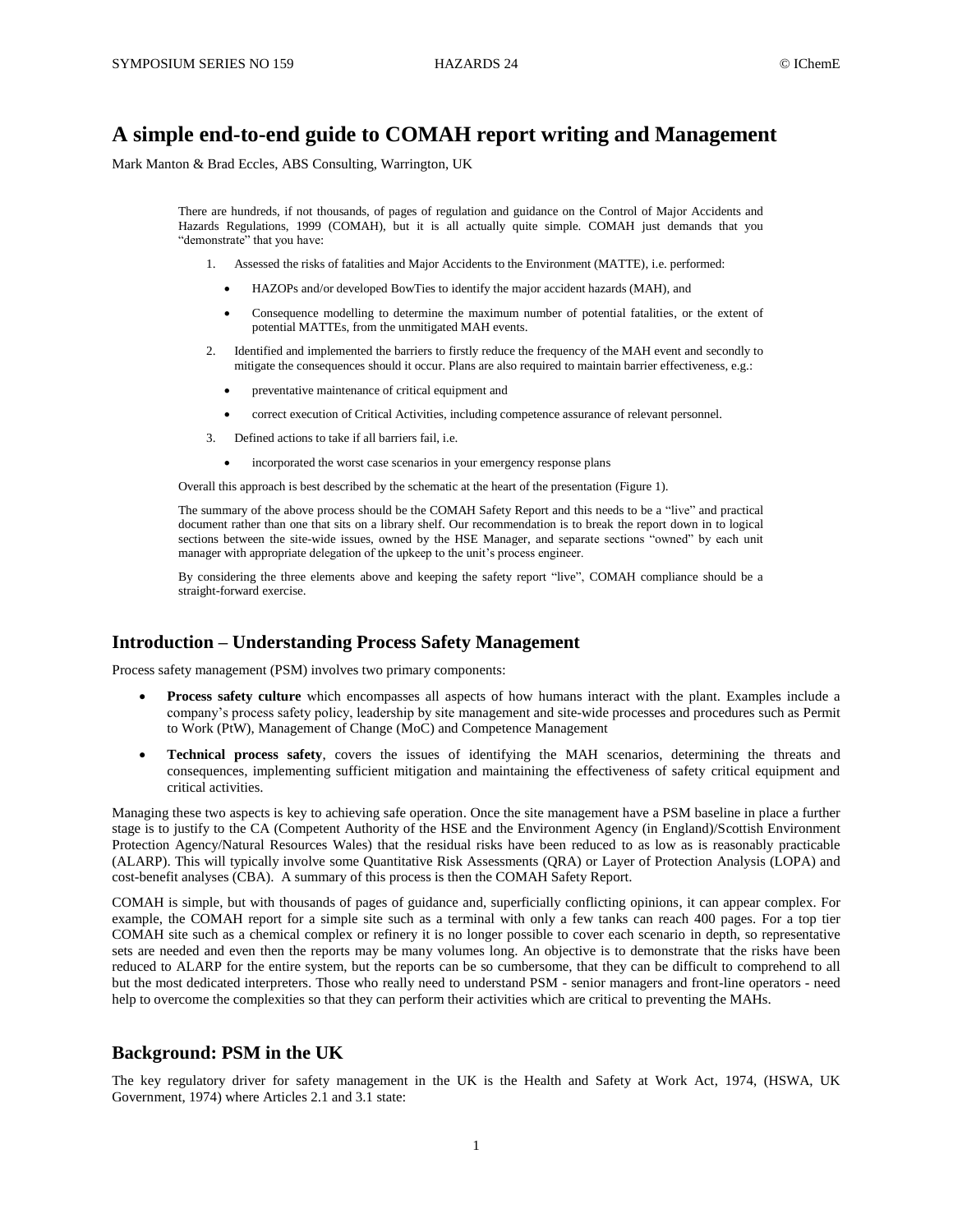"It shall be the duty of every employer to ensure, so far as is reasonably practicable, the health, safety and welfare at work of all his employees."

And

"It shall be the duty of every employer to conduct his undertaking in such a way as to ensure, so far as is reasonably practicable, that persons not in his employment who may be affected thereby are not thereby exposed to risks to their health or safety"

The remaining 116 pages of the Act just support these requirements which in effect mean:

- "We" are not going to tell you what to do, and
- If anyone gets hurt, then, by definition, you have not done your **duty**.

In effect you are in breach of the Act unless you can demonstrate that you have implemented "All Measures Necessary" (so far as is reasonably practicable) to manage the risk.

Since the promulgation of the HSWA, the UK became part of the EU which brought a slightly different approach. Safety legislation in other European countries is more compliance-driven with regulators telling operators what to do rather than the UK's risk-based approach which set goals rather than prescribing solutions. The combination of the two cultures led to the EU's Seveso-II directive (EC, 1996) with the key clause referring to the Safety Report (Article 9) being that:

- 1. Member States shall require the operator to produce a safety report for the purposes of:
	- a) demonstrating that a major-accident prevention policy and a safety management system for implementing it have been put into effect …
	- b) demonstrating that **major-accident hazards have been identified** and that the necessary measures have been taken to prevent such accidents and to limit their consequences for man and the environment;
	- c) demonstrating that adequate safety and reliability have been incorporated into the … **operation** and **maintenance** of any … equipment … connected with its operation which are linked to major-accident hazards …
	- d) demonstrating that internal emergency plans have been drawn up and supplying information to enable the external plan to be drawn up in order to take the necessary measures in the event of a major accident;

So HSWA simply tells you not to hurt anyone and Seveso-II (or COMAH, as it is implemented in the UK), tells you to "demonstrate" that you have

- really thought about how you could hurt someone
- done something about it in terms of [safety critical] equipment and [safety critical] activities/operations
- plan for the possibility that the preventative measures don't work and everything goes wrong

And that is all you ever really need to know about PSM and COMAH in the UK!

However:

- operators "needed" more guidance so we have the L111: Guide to COMAH Regs (HSE, 2006), HSG-190 Preparing Safety Reports (HSE, 1999), Off-site Emergency Planning guide (CA, 2010), PSLG (Buncefield) guidance (PSLG, 2009), ALARP Suite of Guidance (HSE, 2003) and SPC-PERM-37 (HSE, 2012), etc., etc.
- we have top tier and lower tier COMAH sites and
- the CA have to read the many reports they receive and to judge them. The outcome then is the Safety Report Assessment Manual (SRAM; HSE, 2011) a 109 page document to tell CA personnel how to assess the reports, which effectively acts as further guidance on how to write the report.

So it is not surprising that COMAH is perceived as complicated.

The provision of more detailed guidance from the regulator can lead to a conflict between how the CA want the information presented and how the operators function and operate and, for multinationals at least, how they follow corporate process safety policies.

One way out of this conflict is to delegate the writing of the COMAH report to consultants. Unfortunately, while simple for the operator, it can have devastating consequences. An extreme example of this was the crash of the RAF Nimrod that cost 14 lives. The Nimrod Review (Haddon-Cave, 2009) summarised the issues with the Safety Case as follows (pg 11):

14. The Nimrod IPT [Integrated Project Team]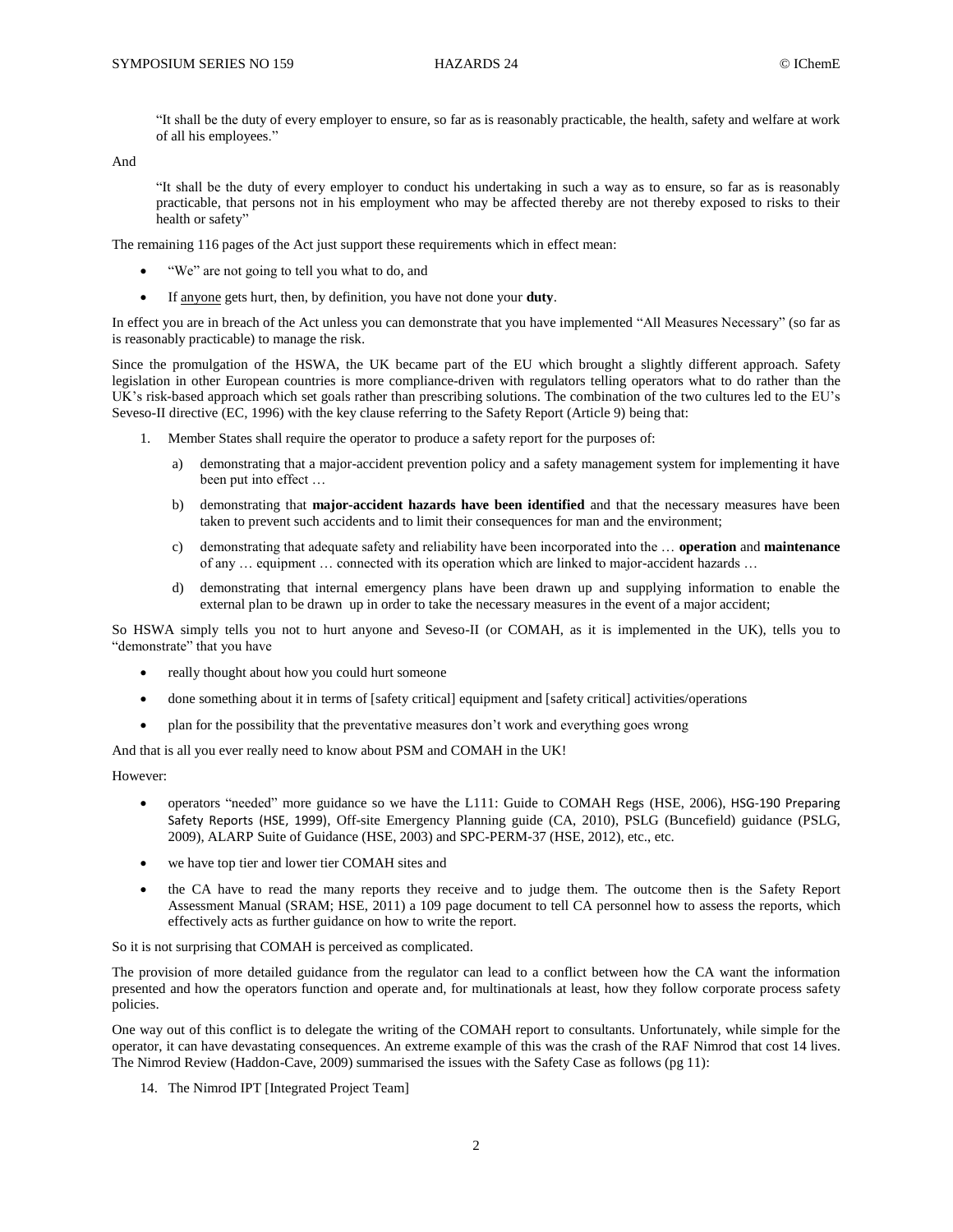- inappropriately delegated project management of the Nimrod Safety Case task to a relatively junior person without adequate oversight or supervision;
- failed to ensure adequate operator involvement in BAE Systems' work on Phases 1 and 2;
- failed to project manage properly, or to act as an 'intelligent customer' at any stage;
- failed to read the BAE System Reports carefully or otherwise check BAE Systems' work;
- failed to follow its own Safety Management Plan;
- failed properly to appoint an Independent Safety Advisor to audit the Nimrod Safety Case; and
- signed-off BAE Systems' work in circumstances where it was manifestly inappropriate to do so.

Subsequently, the Nimrod IPT sentenced the outstanding risks on a manifestly inadequate, flawed and unrealistic basis, and in doing so mis-categorised the catastrophic fire risk represented by the Cross-Feed/SCP duct (Hazard H73) as 'Tolerable' when it plainly was not. The Nimrod IPT was sloppy and complacent and outsourced its thinking.

And (p 259):

3. Unfortunately, the Nimrod Safety Case was a lamentable job from start to finish. It was riddled with errors. It missed the key dangers. It was essentially a 'paperwork' exercise. It was virtually worthless as a safety tool. The defining features of the four years it took to produce the Nimrod Safety Case are high levels of incompetence, complacency and cynicism by the organisations and key individuals involved.

And so recommended (p 533):

- 7. Safety Cases should be renamed "Risk Cases" and conform in the future to the following six Principles:
	- Succinct;
	- Home-grown;
	- Accessible;
	- Proportionate;
	- Easy to understand; and
	- Document-lite.

So the risks of getting it wrong are real, substantial and potentially fatal. The rest of this document proposes a way out of this malaise and to ensure that "operations" is involved in its creation but not overwhelmed by it.

# **The COMAH Report**

# **Schematic Overview for Managing PSM & Facilitating COMAH Reports**

In ABS Consulting in the UK we developed the schematic shown in Figure 1 to define the overall flow of information for process safety management. We believe that this gives a good overview from the initial scenarios through to the COMAH (Safety) Report for full compliance with the COMAH Regulations. Visual bowties greatly facilitate communication and "simplify" the process.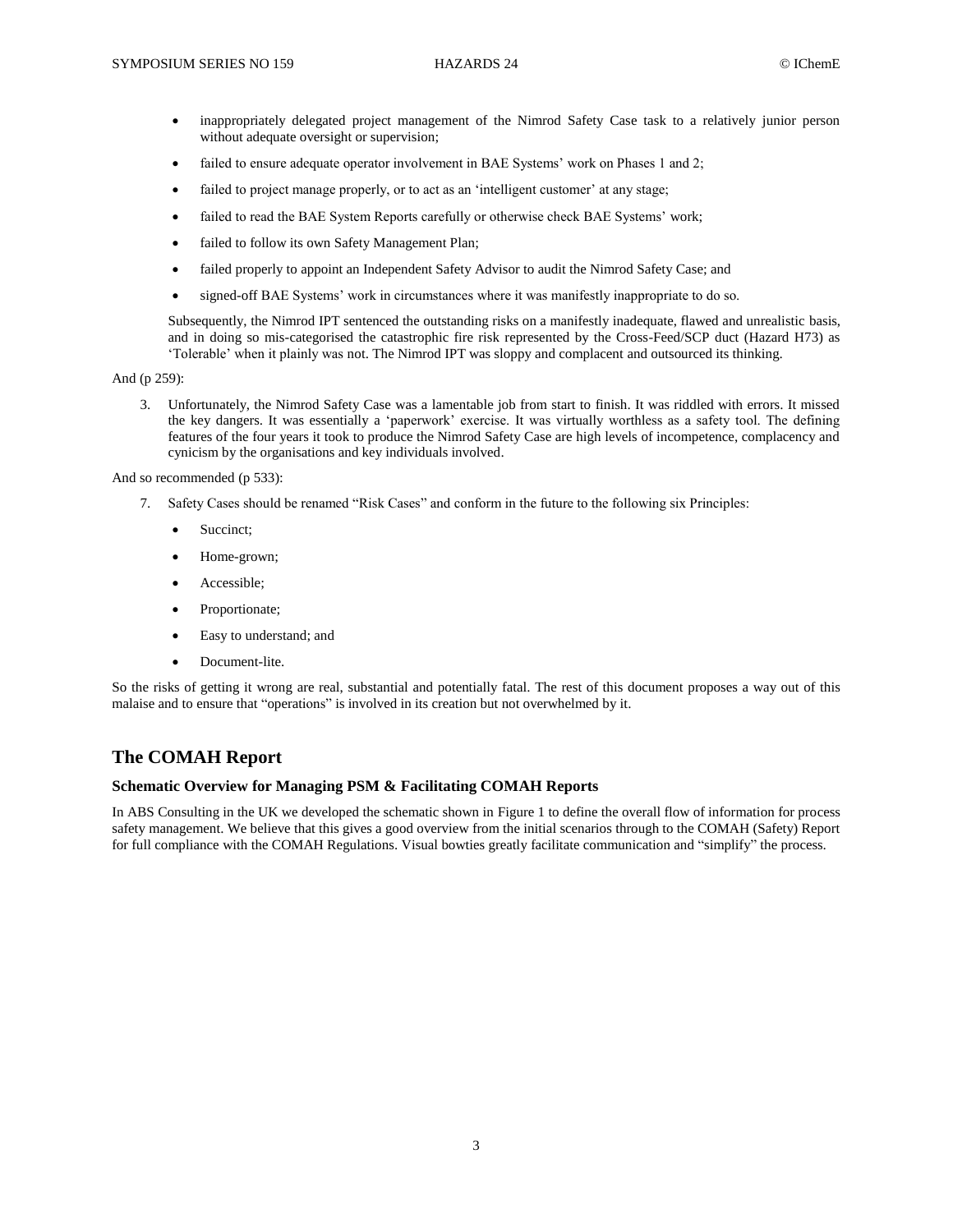

**Figure 1: End to end process safety management schematic**

The COMAH report is divided in to two main sections, a generic site-wide section and then unit-specific sections.

# **Generic Section of COMAH Report**

The generic section provides the simple statements of facts such as operator name and address, volumes of materials stored on site and the generic issues such as the Hazard Registers, corporate risk assessment matrix (RAM) and methodologies used to "demonstrate" that the risks have been reduced to ALARP. These aspects should not change much with time.

# *Hazard Register*

The hazard register is a simple list of the hazardous material on a site that have the potential for significant people and environmental consequences. The data is extracted from Material Safety Data Sheets (MSDSs) and ranked according to the corporate RAM.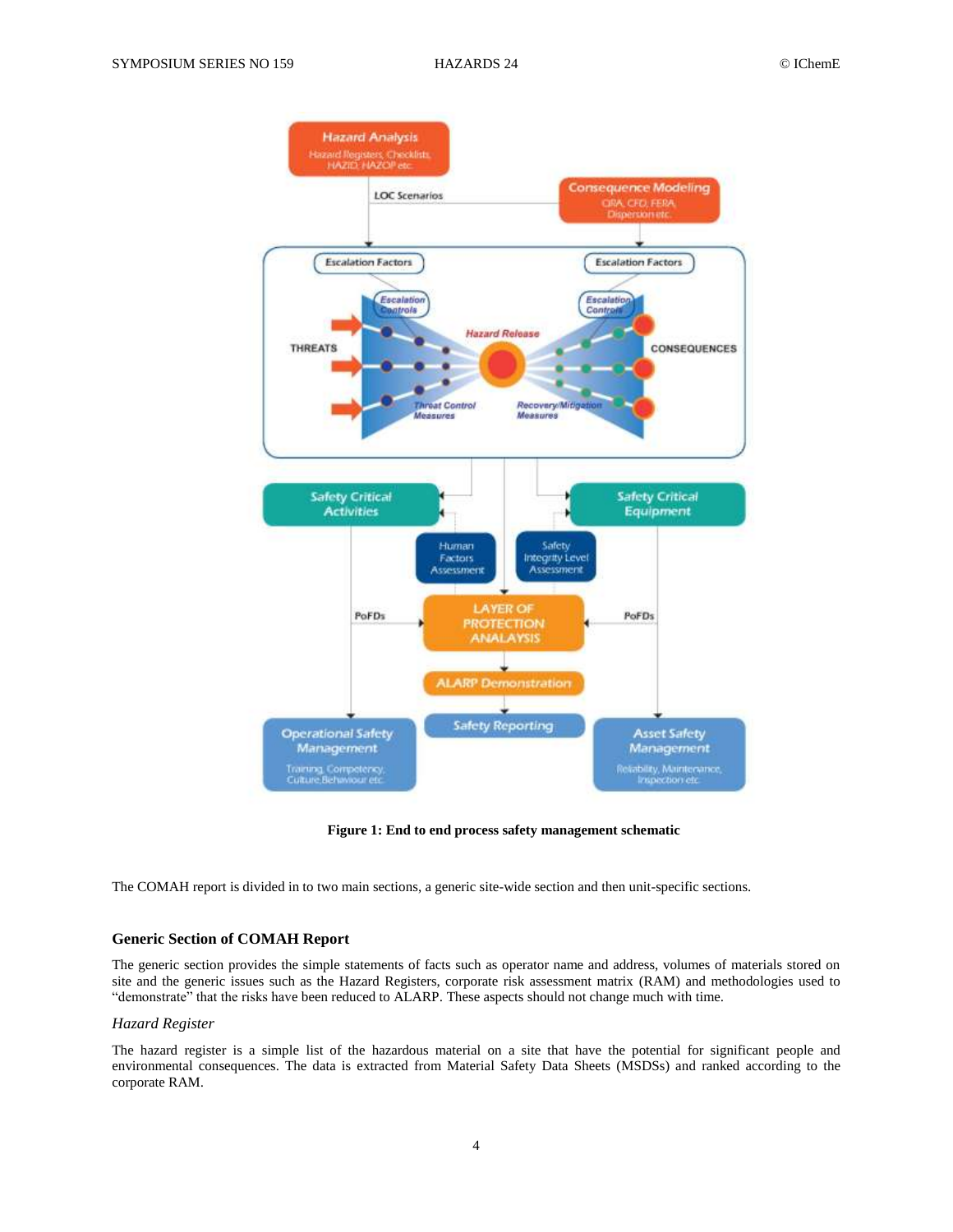# **Unit-Specific Section of COMAH Report**

The unit-specific sections are the heart of the report and the parts that need to be kept "live". They contain the actual definitions of the MAHs and how they are managed. We highly recommend that the unit-specific sections are "owned" by each unit manager with maintenance of the document (e.g. when modifications are made to the unit via the Management of Change process) delegated to the process (chemical) engineer responsible for that section.

## *Scenario definition*

HSG-190: Preparing Safety Reports (HSE, 1999) clearly defines this element as follows:

293 There are three steps in preparing information about all major accident scenarios:

- a) identify all the possible major accidents;
- b) give a realistic estimate of the likelihood of each major accident hazard or an adequate summary of initiating events to support (a); and
- c) produce an adequate assessment of the extent and severity of the consequences for each identified major accident hazard.

There are two possible approaches to defining the MAHs:

- Brainstorming: using a very experienced team, following guidelines, e.g. HAZID, and then identifying the MAH scenarios.
- HAZOPs: these provide a line-by-line review of the units and so a clear bottom-up definition of all possible MAHs. The advantage of HAZOPs are the clear demonstration, to the CA, that all potential MAHs have been considered. The demonstration may be logged via a simple spreadsheet or using commercially available software. The advantage of using software, such as ABS Consulting's Leader<sup>TM</sup> software (ABS, 2012), is that it acts as a structured database for logging the discussions and extracting the lists of follow-up actions, critical equipment and critical activities. Other commercial packages performing similar functions are also available.

The CA is only concerned with MAHs that affect people or the environment (the M in MAH stands for major). The list of scenarios that have potentially fatal consequences for people or environment therefore constitute the list of all MAHs. We would typically expect a simple chemical plant unit to have an order of magnitude of 50 potential MAHs and increasing up to an order of magnitude of 1,000 for a complex site such as a refinery or chemicals complex.

## *Bowties*

The strength of HAZOPs is in their in-depth review of the unit's process safety risks. A downside of HAZOPs is the volume of tables produced and the complexity of communicating the content to the people who really count, i.e. those who could be killed by the MAH (mainly unit operators) and those who have roles in preventing the fatalities (i.e. management, maintenance and the operators themselves). Bowties are a useful means of facilitating this communication in that they visually display the MAH scenario and the threats, controls, risk reduction measures and potential consequences. These may be drawn by hand or by using commercial software packages such as ABS Consulting's THESIS software (ABS, 2012). An advantage of using both Leader<sup>TM</sup> and THESIS BowTie<sup>TM</sup> is that they are integrated so THESIS effectively acts as the graphical interface for the HAZOPs produced via Leader<sup>TM</sup>.

## *Tank overfill Bowtie example*

Figure 2 shows an example of a bowtie for the MAH scenario of tank overfill from materials that can form vapour cloud explosions (*à la* Buncefield). This MAH was investigated as a follow-up to the Buncefield Report (PSLG, 2009) by a working group of the Chemicals and Downstream Oil Industry Forum (CDOIF) with representatives of both the trade associations and the CA and recently published in the "Other Products in Scope" guidance (CDOIF, 2012). The threats and barriers are taken from that guidance.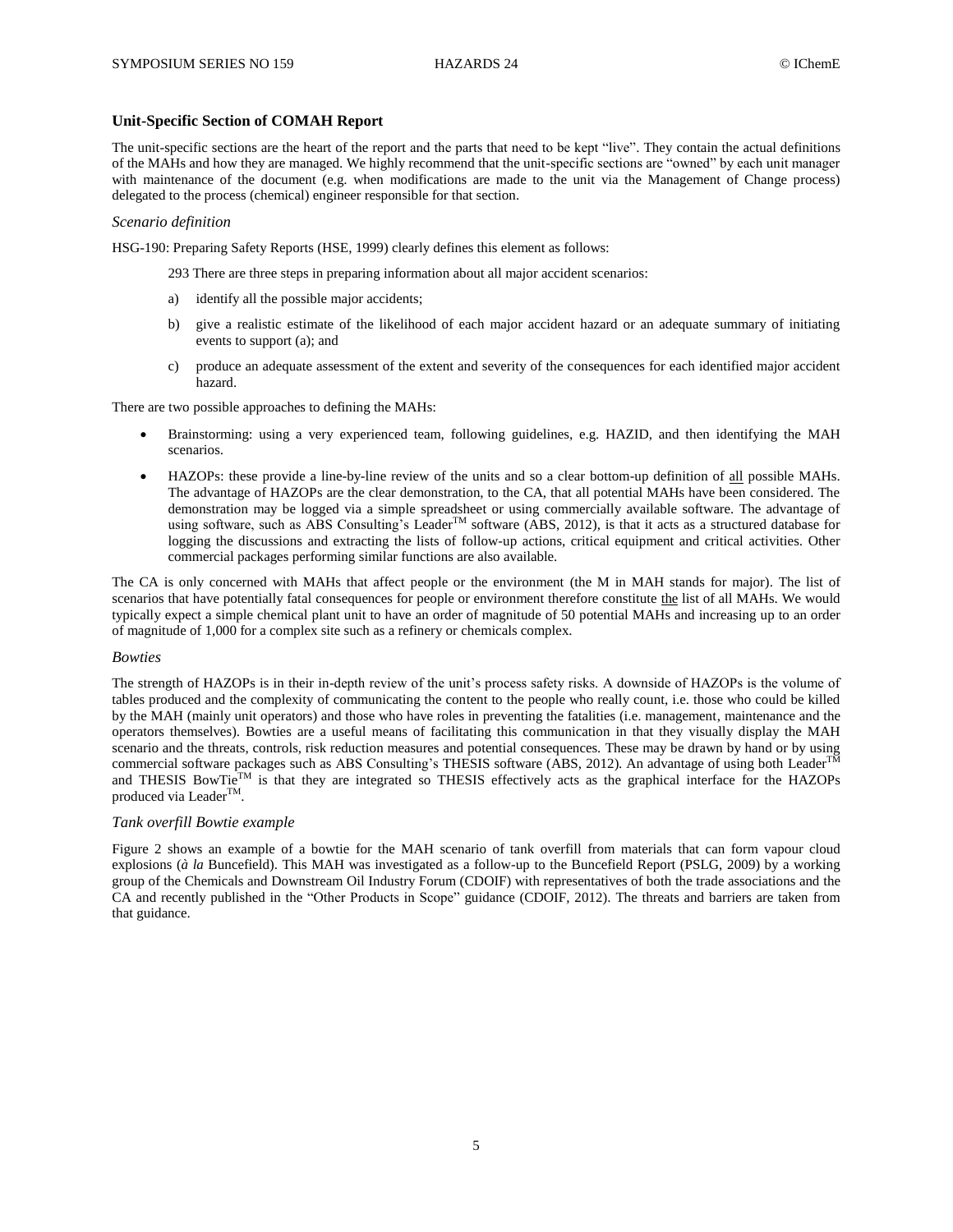

**Figure 2: THESIS BowTieTM schematic of the MAH of tank overfill, as per the CDOIF "Other Products in Scope" guidance (CDOIF 2012)**

### *Critical Equipment*

Equipment listed as safeguards in HAZOP threatlines with potentially fatal consequences and/or the barriers, or threat control measures, in the bowtie therefore constitute the list of [safety] critical equipment (CE) to prevent the potential consequence from arising. These may be readily extracted from the databases.

Typically there will be an order of magnitude 100 items of critical equipment per unit. These will be instrument alarms, process controllers, critical non-return valves, trip systems and relief valves.

#### *Other Critical Equipment*

HAZOPs mainly detail the scenarios and barriers that lead to the top event, typically, of a loss of containment (LOC). The barriers on the right hand side of the bowtie, the recovery mitigation measures, are present to minimise the consequences of an LOC. They are largely associated with Emergency Response (ER) and need to be identified via a separate review. Examples of such equipment include pumps to supply and remove firewater, snuffing steam, critical insulation & fireproofing, restriction orifices and sewers for removal of firewater.

#### *Tank overfill example*

The CEs for the tank overfill example (Figure 2) are the tank level gauges, tank level alarms, the independent high-high level (IHHL) alarm/switch/shut-down system, and, as part of the mitigation barriers, the leak detection and alarm (when present) and the bunds/secondary containment surrounding the tank.

#### *Critical Activities*

Where the safeguards in the BowTies and HAZOPs refer to procedures then these are the critical activities (CActs) associated with the MAHs. There may again be grouped:

- Operator actions where human intervention is the primary barrier (threat control measure) to prevent an MAH, e.g. operator activities during start-ups, shut-downs and emergencies.
- Monitoring longer term trends that if not managed could lead to an MAH, e.g. fouling monitored by process engineers and corrosion rates monitored by corrosion engineers
- Maintenance procedures to ensure that critical equipment is correctly scheduled for maintenance, correctly maintained and correctly returned to service after maintenance
- Site-wide process safety management processes and procedures such as: management of change, control of area occupancy, permit to work process, Learning from Incidents (LFI), etc.

The approach for these CActs (for logging in the COMAH report), is to:

- Extract all activities and actions performed by people which appear as safeguards in HAZOPs and BowTies with threatlines potentially leading to fatal consequences
- Check that all activities are documented in written work instructions, or write such instructions when missing.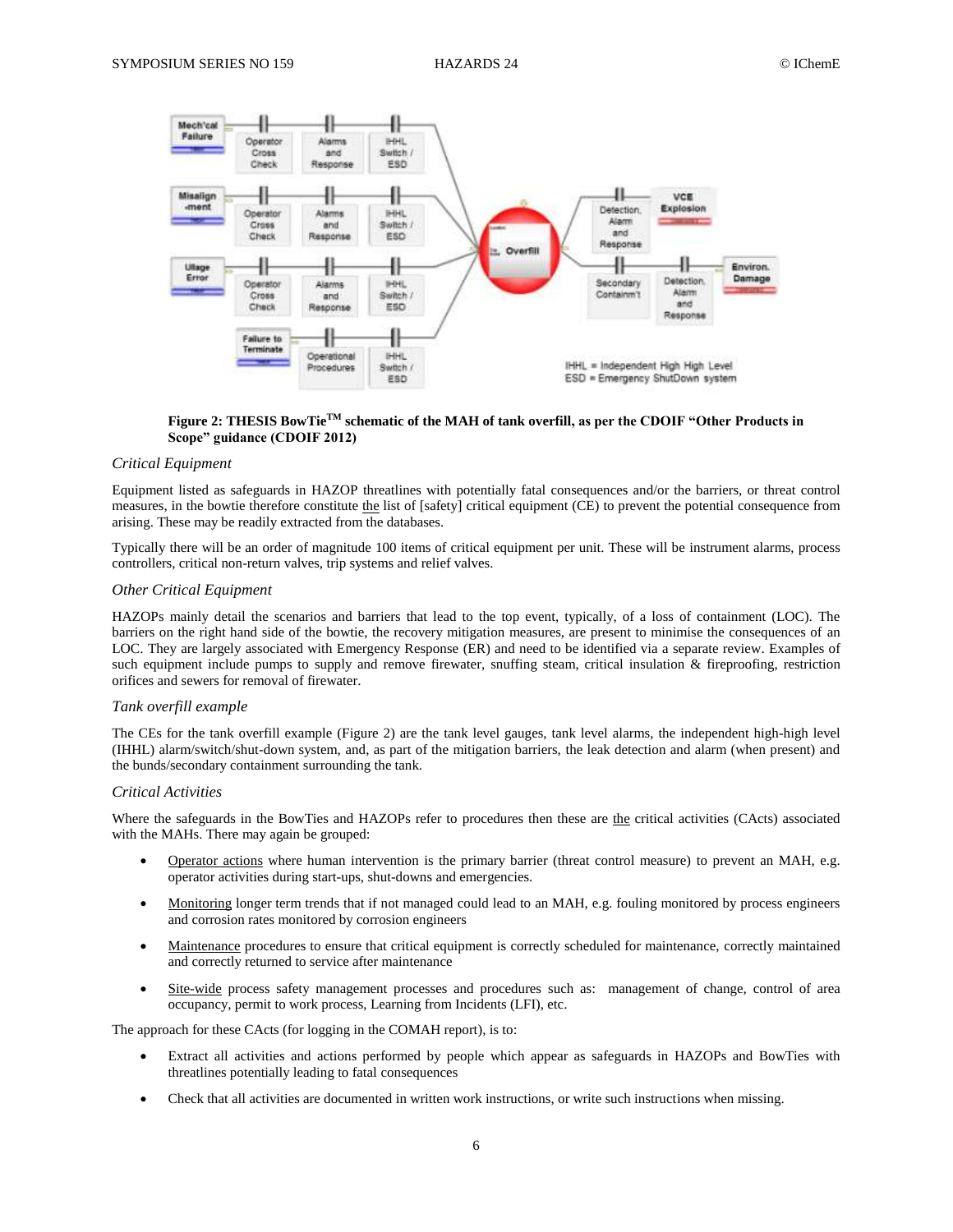- Recover the list of work instructions associated with preventative maintenance (PM) tasks on critical equipment
- Have a business processes in place to ensure appropriate training and refresher training for these critical activities and also for auditing of the procedures.

## *Tank Overfill Example*

The CActs for the tank overfill example (taken from Figure 2) are:

- Operator actions: calculation of the available ullage, switching the tanks at the start and end of a run/batch and responding to alarms.
- Monitoring: operator cross-checks
- Maintenance: scheduling PM of the tank level gauge and IHHL alarms/switch and correct returning to service

## *ALARP Screening*

Having defined the MAHs, the next step is to "demonstrate" to the CA that risks of fatalities and MATTEs have been reduced to ALARP. HSE guidance on the risk assessment methodology as originally described in the "Reducing Risks, Protecting People" (R2P2; HSE, 2001) and has been expanded upon in the ALARP Suite of Guidance (HSE, 2003) and SPC-37 (HSE, 2012) and shown schematically in Figure 3. This figure also suggests the different levels of analysis required with QRA when near the tolerability boundary through semi-quantitative methods (SQ, e.g. LOPAs) to qualitative (Q) approaches as the level of risk reduces. This covers the issues for potential fatalities. The approach for MATTEs has recently been developed by another CDOIF Working Group (CDOIF, 2013) and is also being presented by the EA, on behalf of CDOIF, in this conference (EA, 2014).

The different tools for risk assessment were summarised in the PSLG report (PSLG, 2009) as shown in Figure 4.



**Figure 3: HSE guidance on risk assessment**



Simple qualitative risk assessment, as used in HAZOPs, provides a good screening for residual risk from each scenario. It would therefore be suitable for those risks that are low and close to the broadly acceptable range  $(10^{-6}$  fatalities per year). However, it may not be sufficient to demonstrate that the residual risks have been reduced to ALARP for risks that are closer to the Tolerability limit (10<sup>-4</sup> fatalities per year). Detailed demonstration of ALARP is not normally required on the complete set of MAHs but rather only on a smaller representative set. A key element will therefore be defining the representative set and to perform the consequence modelling on these scenarios.

## *Representative Set*

The first step in defining the representative set is to extract the list of all MAHs with fatal people/environmental consequences from the existing BowTie or HAZOP reviews. Once these have been combined then there may well be common root causes for the MAHs (e.g. corrosion leading to an LPG leak on different units) or common consequences (pool fire, BLEVE's, etc.). Crossreferencing and reviewing the MAHs will logically lead to a set that cover most issues. It is important that these should include some of the largest MAHs but also some of the smaller MAHs (resulting in non-fatal injuries and small MATTEs).

## *ALARP Demonstration*

The process to be followed would then be to: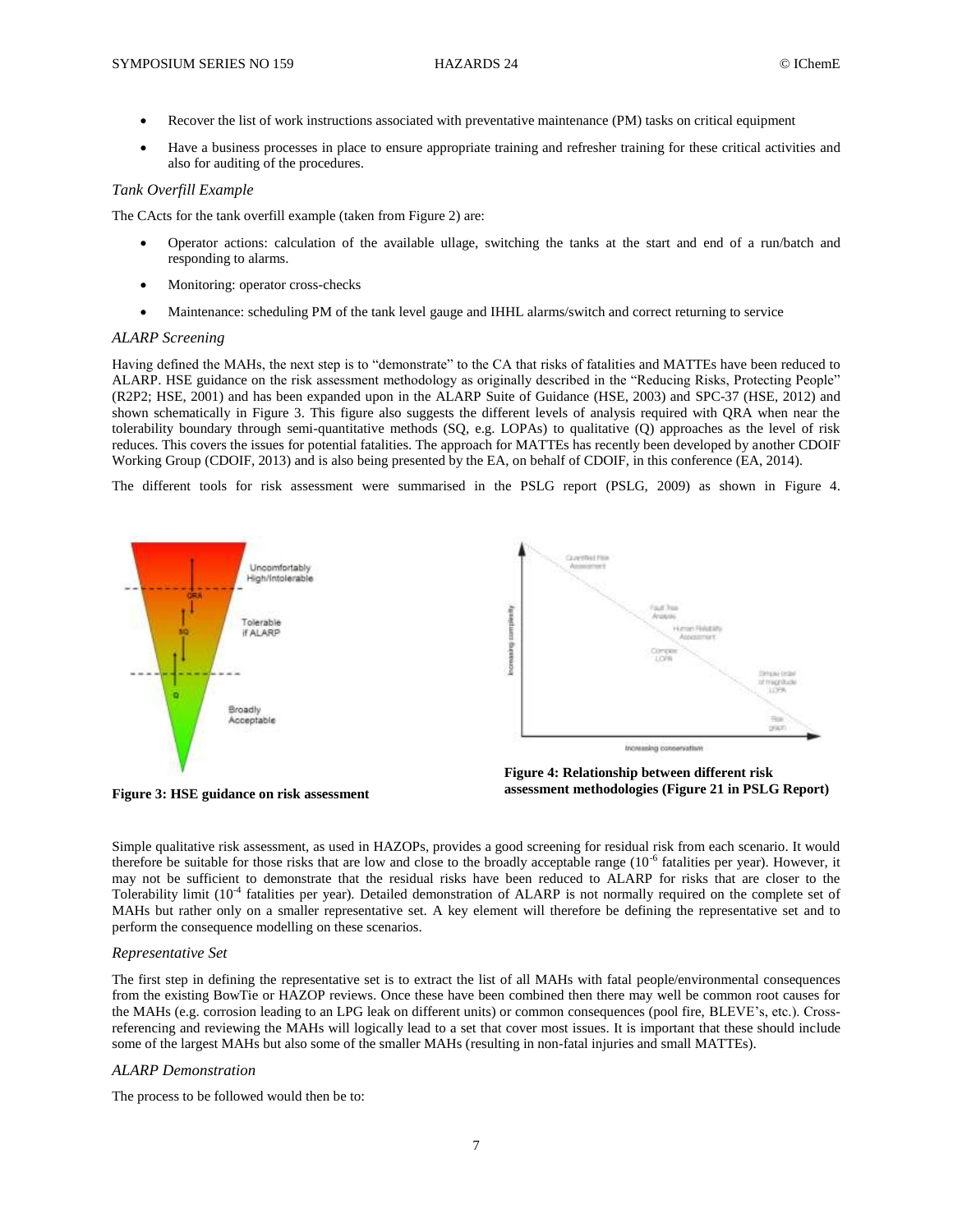- Develop the representative set. For a complex site of up to 1,000 scenarios we would expect there to be about 100 scenarios for the representative set
- Integrate the resulting list with existing fire and explosion consequence modelling and site-wide Environmental Risk Assessments (ERAs; CDOIF, 2012) and perform the required consequence modelling when not available.
- Perform LOPAs or QRAs for the MAHs in the representative set. If the residual risk is "Intolerable" as per HSE guidance (HSE, 2003 and HSE, 2012) then improvements are mandatory.
- Cost-Benefit Analysis (CBA) for the LOPAs and QRAs in the representative set to determine whether the costs of adding another barrier are Justified, or Grossly Disproportionate, to the risk reduction that would result.
- If improvements are Justified then these need to be included in the Action Plan of the COMAH Report.

This output would then provide the complete risk assessment for the COMAH for individual risk. Work would then be required for Societal Risk.

#### *Societal Risk*

The CA guidance for societal risk is not fully clear and consistent. For people risk this may well most easily be satisfied by using an Occupied Buildings Risk Assessment (OBRA). For the environment the desire of the EA is to combine the various scenarios that could result in a MATTE in order to arrive at the sum of the possibilities for each receptor, i.e. the CDOIF methodology (CDOIF, 2013)

# **Conclusions**

Overall the ideal approach for the development and management of a COMAH report for a substantial site is then:

- Generic sections: typically only needing an update from earlier versions of the COMAH Report
- Unit-specific sections:
	- o HAZOPs for each unit
	- o extract MAHs from the HAZOPs
	- o extract Critical Equipment and Critical Activities from each HAZOP
- Representative set
	- o Combine all MAHs
	- o Determine the Representative Set.
	- o Define all possible consequences using existing or new consequence modelling
- Societal Risk
	- o Extrapolate from the representative set to the site as a whole and compare to acceptable levels as per R2P2

This is shown schematically in Figure 5.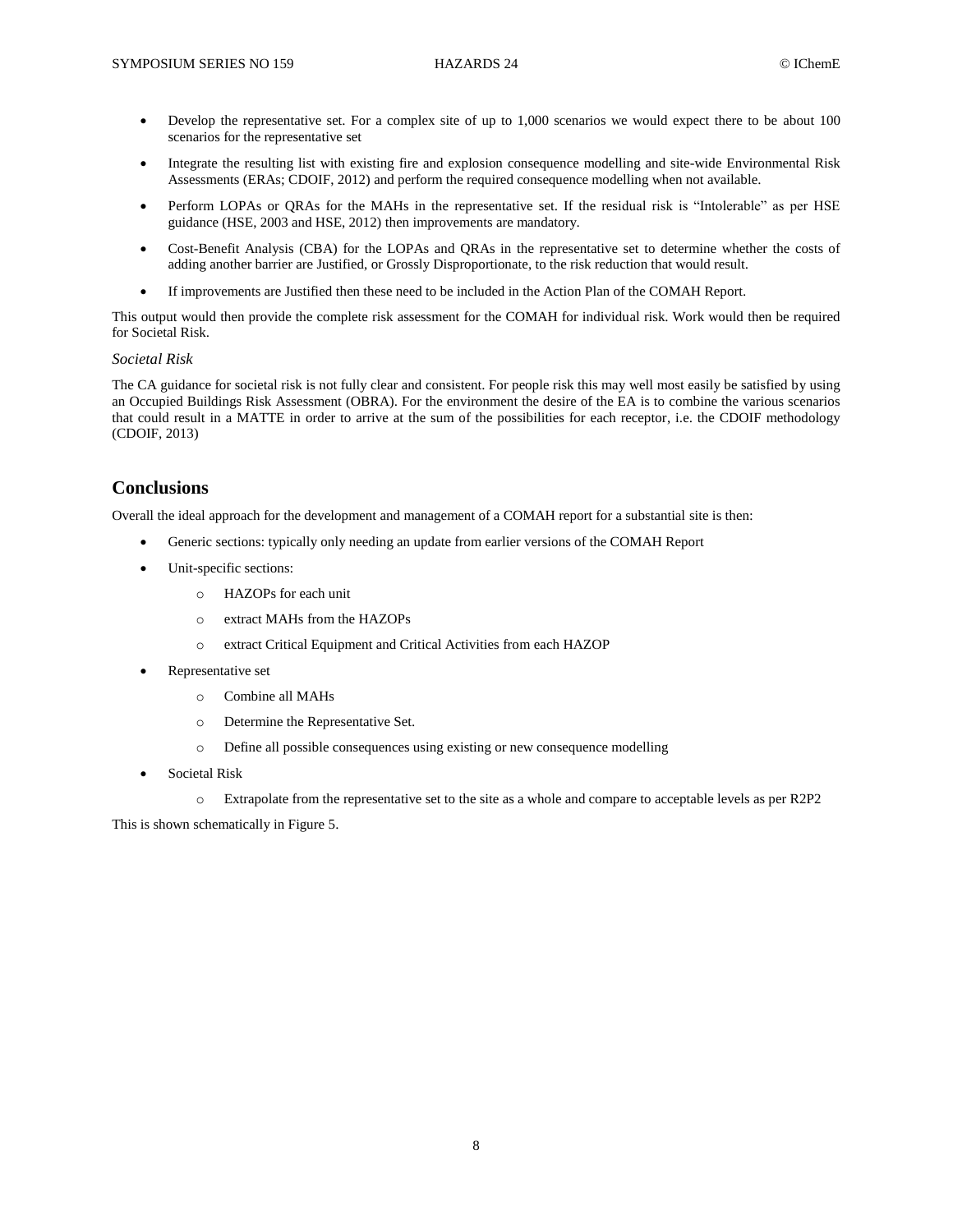

**Figure 5: Overview schematic with guidance on solutions per step**

o Practically the best approach would be to produce the draft report for a single unit and share with the CA before starting the further effort to rewrite the whole COMAH report

# **References**

- 1. UK Government, "The Health and Safety at Work Act" ( 1974): http://www.hse.gov.uk/legislation/hswa.htm and http://www.legislation.gov.uk/ukpga/1974/37/contents
- 2. European Commission (EC), Seveso-II Directive, European Council Directive 96/82/EC: http://eurlex.europa.eu/LexUriServ/LexUriServ.do?uri=CONSLEG:1996L0082:20031231:EN:PDF
- 3. HSE, "L111 Guide to the COMAH Regulations", 2006: http://www.hse.gov.uk/pubns/books/l111.htm
- 4. HSE, "HSG-190 Preparing Safety Reports", 1999: http://www.hse.gov.uk/pubns/books/hsg190.htm
- 5. CA, "Off Site emergency planning", 2010: http://www.hse.gov.uk/comah/guidance/off-site-emergency-planning.pdf
- 6. PSLG, "Safety and Environmental Standards for Fuel Storage Sites", 2009: http://www.hse.gov.uk/comah/buncefield/fuel-storage-sites.pdf
- 7. HSE, "ALARP Suite of Guidance", 2003, http://www.hse.gov.uk/risk/theory/alarp.htm (accessed Jan 2014)
- 8. HSE, Semi-Permanent Circulars-Permissioning-37: Guidance on ALARP Decisions in COMAH, 2012 (accessed Jan 2014), http://www.hse.gov.uk/foi/internalops/hid\_circs/permissioning/spc\_perm\_37/
- 9. HSE, "Safety Report Assessment Manual (V2)", 2011: http://www.hse.gov.uk/comah/sram/index.htm (accessed Jan 2014)
- 10. Charles Haddon-Cave QC, The Nimrod Review, October 2009: http://www.officialdocuments.gov.uk/document/hc0809/hc10/1025/1025.pdf
- 11. ABS Consulting, LeaderTM software (2013): http://www.absconsulting.com/leadersoftware/index.cfm (accessed Jan 2014)